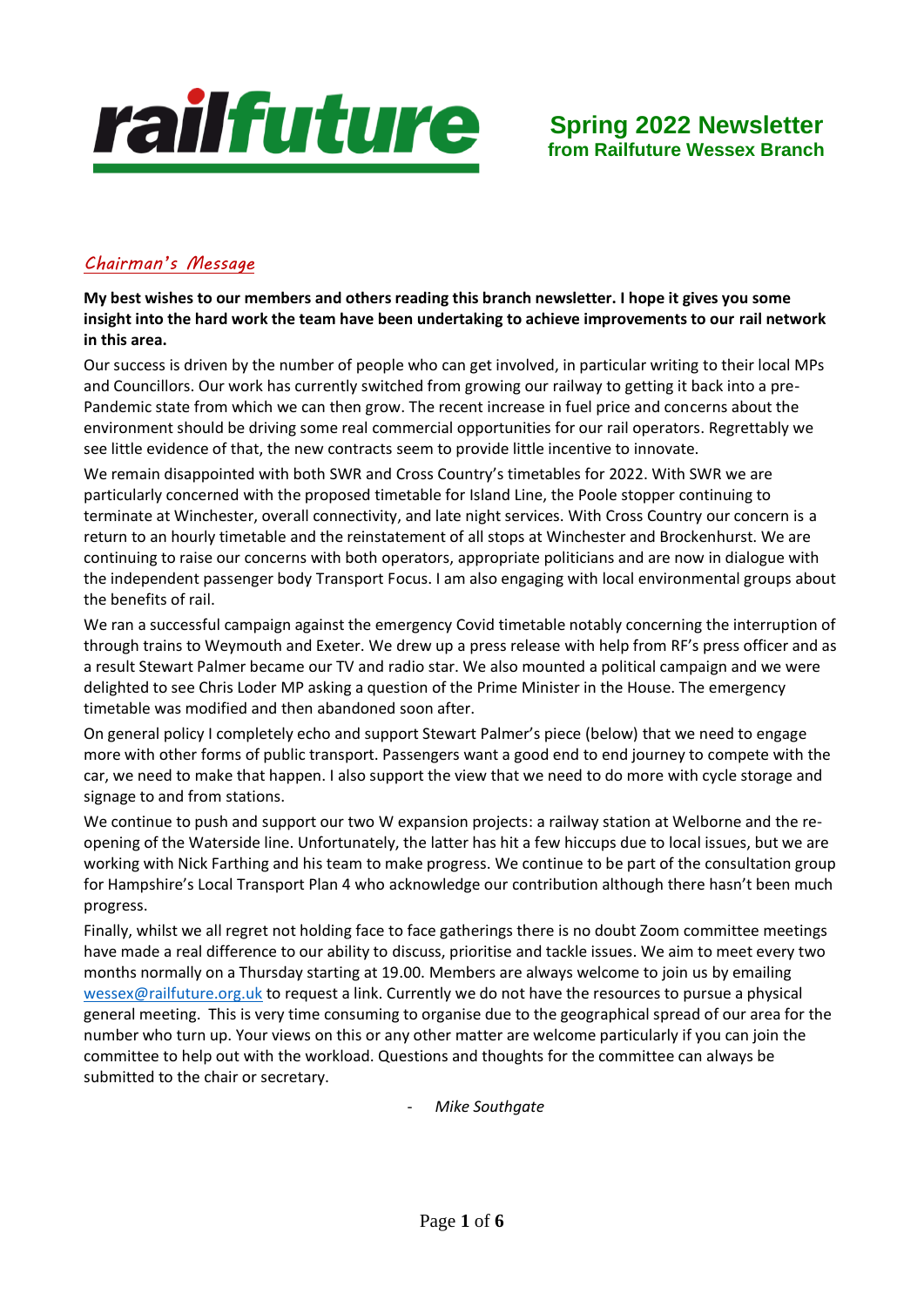# *More "Smoke and Mirrors" - Bus Service Improvement Plans (BSIP)*

Buses play an important part in extending the reach of public transport beyond the rail network. As a resident of Dorset I recognise that the rail coverage in the county is limited, with the centre of the county being a "rail desert". Buses therefore play a vital role in making towns like Wimborne, Bridport, Lyme Regis, Blandford, Sturminster Newton and Portland accessible to people without access to cars. Over the last 10 years bus services in Dorset have seen major losses of routes, frequency of service and duration of operation. Many journeys to work, hospital appointments, leisure activities or education are now simply impossible by bus even from the larger towns in the County.

Last year the Government heralded in a blaze of publicity that some £4 billion would be available to improve bus services across England under the banner of a "Bus Service Improvement Plan". This was announced as part of the delivery of carbon reduction targets and the "levelling up" agenda.

Sadly, like so many things in today's world, the rhetoric is not being matched by action. County and unitary authorities with transport responsibilities were invited to bid for money from central Government. Dorset, who have hollowed out their internal transport planning capability, engaged consultants to prepare a bid. There was extensive consultation with users, Transport Action Groups (TAG's), local councils etc. A bid was submitted by the deadline of October 2021 which looked to address the long-term decline of bus use in Dorset and to improve rail/bus coordination. It was said that the results of the bidding would be announced by the end of February 2022 by Department for Transport. On 4th April Department for Transport finally announced that Dorset would get no additional funding as part of BSIP. Existing support for post Covid operating subsidy will end in October, as previously announced. The DfT press release says that the package is worth £7 bn. In truth most of this is not new money, it is simply a re-announcement of previous interventions. Dorset is yet again getting a raw deal and we can only look forward to even fewer buses and no improvement in bus/rail integration. The overwhelming majority of the funds are going to conurbations outside of the Shire Counties. This is blatant "pork barrel" politics.

I am not making a special plea for Dorset, but this situation appears to be mirrored across England (remember transport is a devolved matter in Scotland and Wales). Railfuture and its members must keep pushing for proper integration of public transport in the Shire Counties of England or the dominance of the private car, which has been exacerbated by the pandemic, will lead to a spiral of continued decline, both on our railways and the vital feeder bus services that help provide access to people who either do not have, or choose not to use, private cars. - *Stewart Palmer, Dorchester*

#### **BSIP grants in the Wessex Branch area**

**Portsmouth** has been awarded £48m to improve bus services in the City. The money will be used to reduce fares, make buses more reliable, improve service frequencies and introduce a London-style smartcard.

**Bournemouth Christchurch and Poole Council** has been awarded £8.9m which will be used on bus priority measures (Bournemouth regularly appears in the top 10 list of worst congested towns and cities in England) and on improvements to bus information and facilities.

*News from around the Wessex Area*

#### **Island Line**

Island resident and Wessex Branch committee member, Stuart George, keeps us up to date about developments. He says that the new trains on Island Line are much appreciated and the ride quality is vastly improved. However, the service frequency throughout the day is now worse than at any time for at least 56 years and will continue to be unsatisfactory through the summer period, according to the newly-published timetable beginning mid May. Connections off the FastCat ferry are no longer held in the event of late running, and changing onto the Ventnor bus at Shanklin now involves a 24-minute wait.

Train service reliability has been appalling of late, and it's now apparent that the new loop at Brading cannot support a regular half-hourly frequency when only two trains are in service. We're convinced that three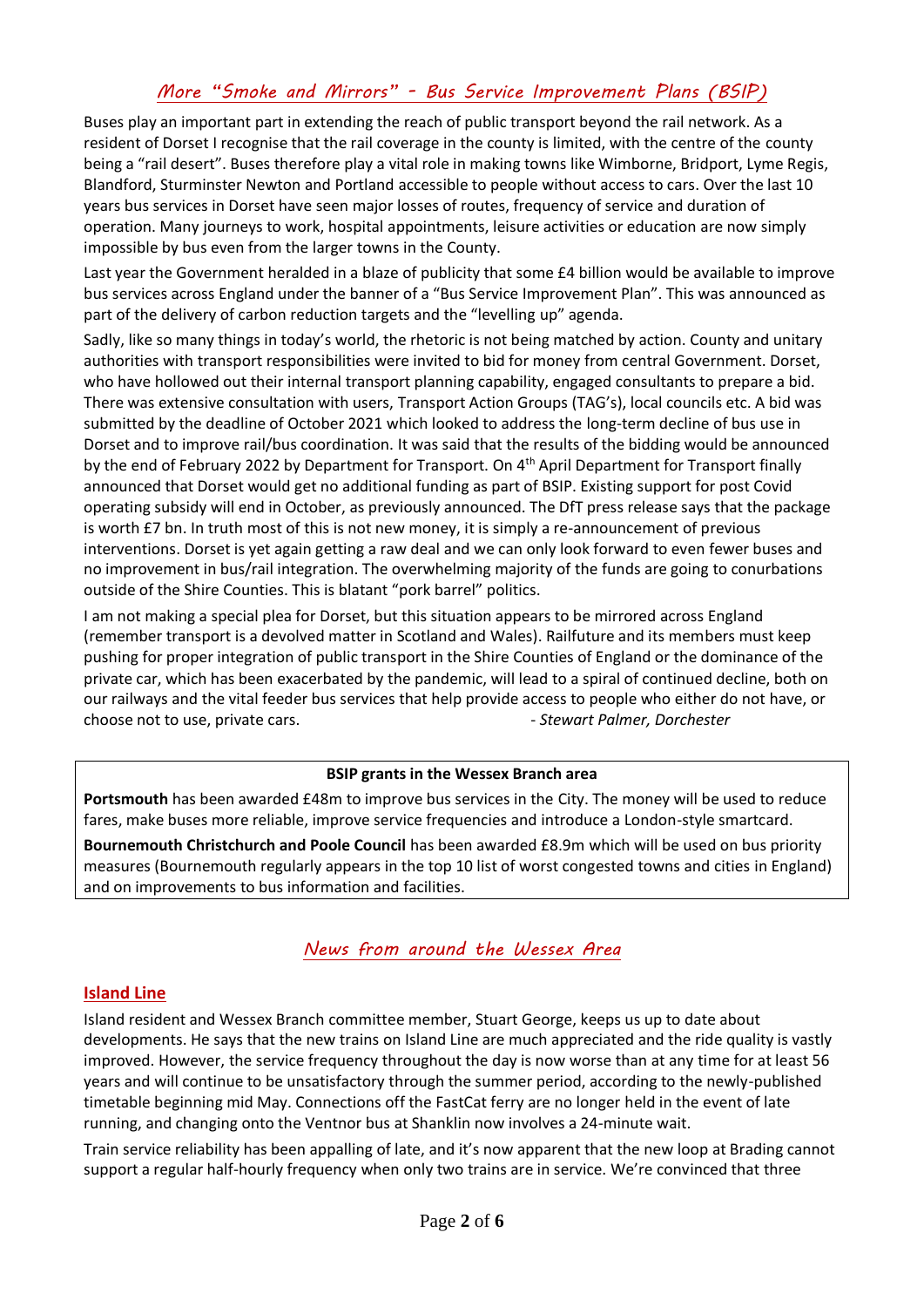trains should be operating for a reliable half-hourly service (with longer layovers at Ryde Pier Head and Shanklin), at least until issues such as excessive station dwell times can be addressed.

Just to compound woes for anyone travelling to and from the Island, Wightlink's FastCat now has two hour gaps in the service and the last one leaves Portsmouth at 20.20. Also a surcharge of 50p each way on the FastCat was introduced in November as a result of the road pier toll being transferred to Island Line passengers.

Finally, some good news: a train and bus departure indicator has been installed with SWR funding in the bus shelter at Shanklin station (although initially there was a glitch with bus times showing as 9 mins later than scheduled!)

For those on the Isle of Wight, there will be a public meeting to question the operators about all aspects of public transport on the Island on Saturday 23rd July at 11.00 at the Methodist Church Hall, Quay Street, Newport. All are welcome.

#### **West of England Line**

Wessex Branch committee member, Bruce Duncan, begins his report with a quotation from Claire Mann…

"Looking ahead we are very close to finalising our Year 2 business plan, which will give us the direction for the next year and beyond. From what we know so far there will be a strong focus on efficiency, collaboration and delivering the basics first time and every time, this is especially important as the railway continues to receive support from the taxpayer under the new contracts. I know that sometimes it won't be easy, but if we all play our part in delivering our plans, we can move forward together as one team"

*- from a statement by Managing Director, Claire Mann, in a recent newsletter from SWR Bruce continues:* on the Salisbury-Exeter line, we have had many serious issues, and Claire's statement about delivering the basics first and every time has had some of our Rail User Group members express rather strong language to the effect: "like … why is this not being done now!?!!"

On Friday 25 March there were 10 services cancelled (many cut short at Salisbury) with Covid given as a reason. Yet the next day, Saturday, all services ran as normal!

Passenger numbers have recovered well, with overall about 70% plus on pre-Covid levels. However that seems to be driven by the huge passenger return on local Exeter services, and also a higher return for leisure travel.

During the abysmal 17 January 2022 timetable, when no through services between Waterloo and Exeter ran, trains were nearly all 6 cars. Now many are back to 3-car, especially around midday, so we are hearing reports of overcrowding again.

There is a concern that the hourly Waterloo to Salisbury (was xx.50), which currently runs only between Basingstoke and Salisbury, may not be reinstated. Without this service, there is bound to be overcrowding of the hourly Waterloo to Exeter trains.

Finally, the interim report from the Railway Accident Investigation Branch on the train crash at Salisbury Tunnel Junction (31 Oct 21) has been published, and Network Rail has been served with an improvement notice by Office of Rail and Road. NR has appealed the ORR notice; in the meantime there is the final RAIB report to come. Outcomes may affect the re-signalling work for Salisbury and the WoE line, planned for control period CP8 (with further re-signalling work in the Exeter area), so we await developments with interest.

#### **Southampton's Vision**

In March, the City Council signalled the start of a three-year Implementation Plan as part of their Local Transport Plan which they've named "Connected Southampton 2040". The Council has "significant ambitions" for developing a world-class Mass Transit System in Southampton that could, subject to funding, include a roll out of electric buses and an enhanced water taxi service. It could also "support improvements in services that start a move to a higher frequency 'metro' level of rail services from our local train stations".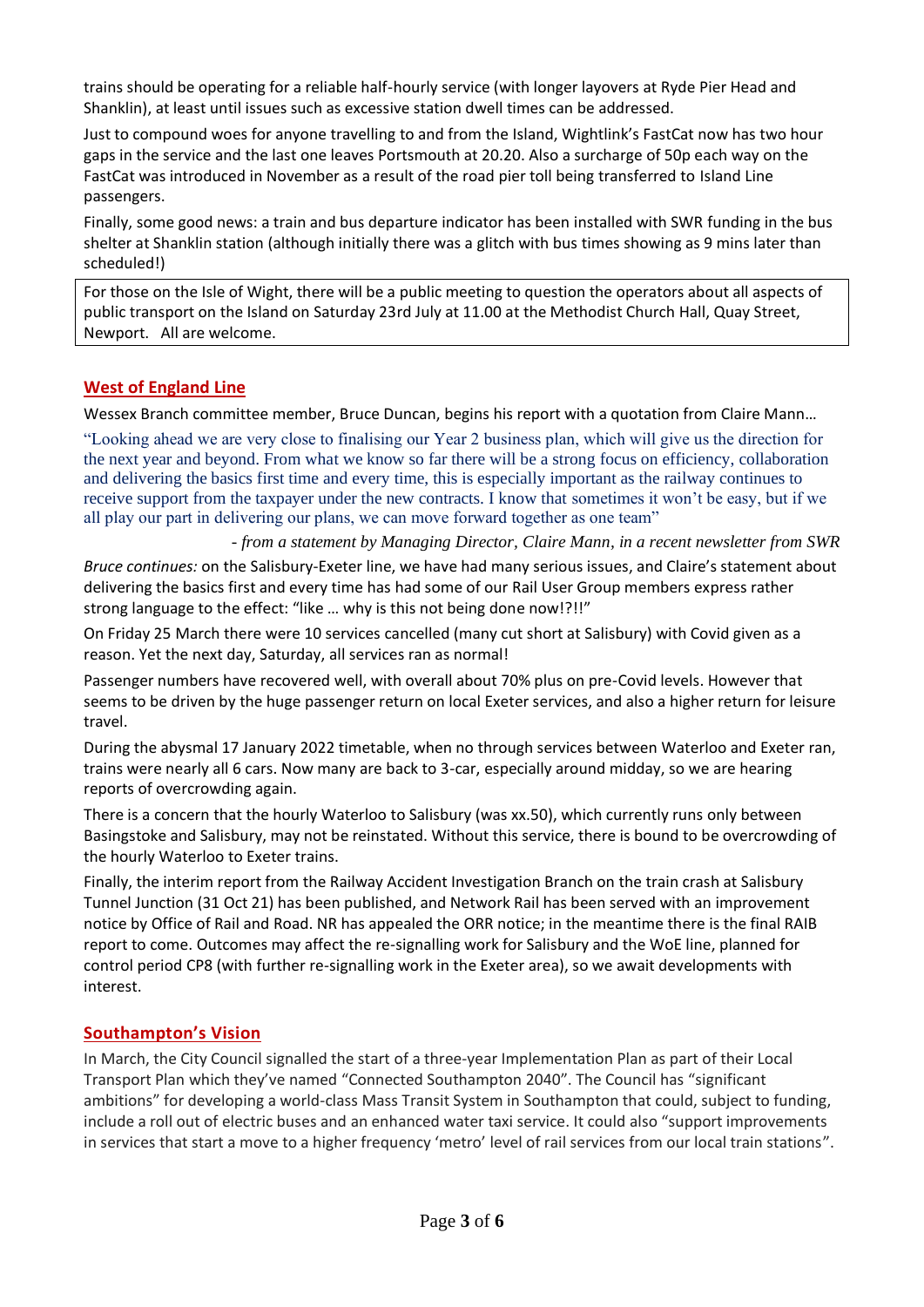The Mass Transit System is likely to comprise express bus services with some on-street priority and multimodal ticketing - it's unlikely to be the comprehensive Light Rail network proposed by Solent LEP back in 2016. But what about the ambition of 'metro' train services for all eight stations in the City?

Southampton's railway carries a mix of local trains and long distance services as well as increasing levels of freight. In places, such as through the city tunnels, there is just one pair of tracks, and the system is already operating at full capacity. An additional east-facing bay platform at Southampton Central would enable Southern services to layover without blocking through platforms – this might allow some hourly services to become half-hourly, but for a 'metro' level of service we should be looking at trains every 15 mins. Southampton's vision of high-frequency local services would be impossible to accommodate without massive infrastructure works: four tracking, flyovers at junctions and additional platform faces at key stations. Maybe not something we shall live to see! *- Tony Smale* 

Hampshire County Council's consultation on their Local Transport Plan (LTP4) for the period up to 2050 was launched on 4<sup>th</sup> April, with an end date for comments of 26<sup>th</sup> June 2022.

#### **Other News in Brief**

**Welborne New Town:** Councillor Sean Woodward, leader of Fareham Borough Council, was delighted to reveal on his Facebook page in March that the major improvements to Junction 10 of the M27 motorway were now fully funded. He claimed this fulfilled his promise that "not a brick will be laid of Welborne until all of the necessary infrastructure is identified and funding sources confirmed". Commenting on the statement, Railfuture said: "We trust that the new railway station for Welborne is part of the 'necessary infrastructure' that's been identified, and that the funding source for the station has also been confirmed. New residents will want to know there's an alternative to motorway driving when they need to access work, education or leisure facilities". The Councillor subsequently replied to Railfuture: "No it is not" adding "The initial public transport will be bus rapid transit."

SWR's franchise commitment five years ago to reinstate the lifts at **Pokesdown station** has been beset with problems. The project has been widened so that it now includes refurbishment of the pedestrian bridge over the railway and a general modernisation of station facilities; meanwhile the cost has grown to a whopping £5.7m, with SWR and Network Rail contributing £3.1m. In January, Bournemouth Christchurch & Poole (BCP) Council approved the scheme and unlocked funding for the £2.6m shortfall, but there's still no start date …so weary station users will have to negotiate the 42 steps down to platform level for a little longer.

Wiltshire Council has embarked on a public consultation over its plans to redevelop **Salisbury station** forecourt. Proposed works include enhancing the forecourt area with improved landscaping, street furniture, lighting and wayfinding to encourage tourists and visitors into the city centre, along with more sustainable travel facilities such as bus stops, better access for pedestrians and cyclists and bicycle parking. Improvements would also be made along Fisherton Street which links the station with the City Centre. The overall scheme is being funded by the Council following an award of £9.4m from the Government's Future High Streets Fund. *Salisbury station in need of upgrade*





The £1m upgrade of **Weymouth station** forecourt is now entering its final stages. The resurfaced car park, pedestrian areas and bus stopping bay are taking shape, and work has begun to transform the station end of the former harbour tramway into a linear "railway heritage" park. An attractive foot and cycle path will run through the park, giving easy access to the Jubilee shopping area which lies alongside the railway approaches to the station.

*Weymouth station forecourt taking shape*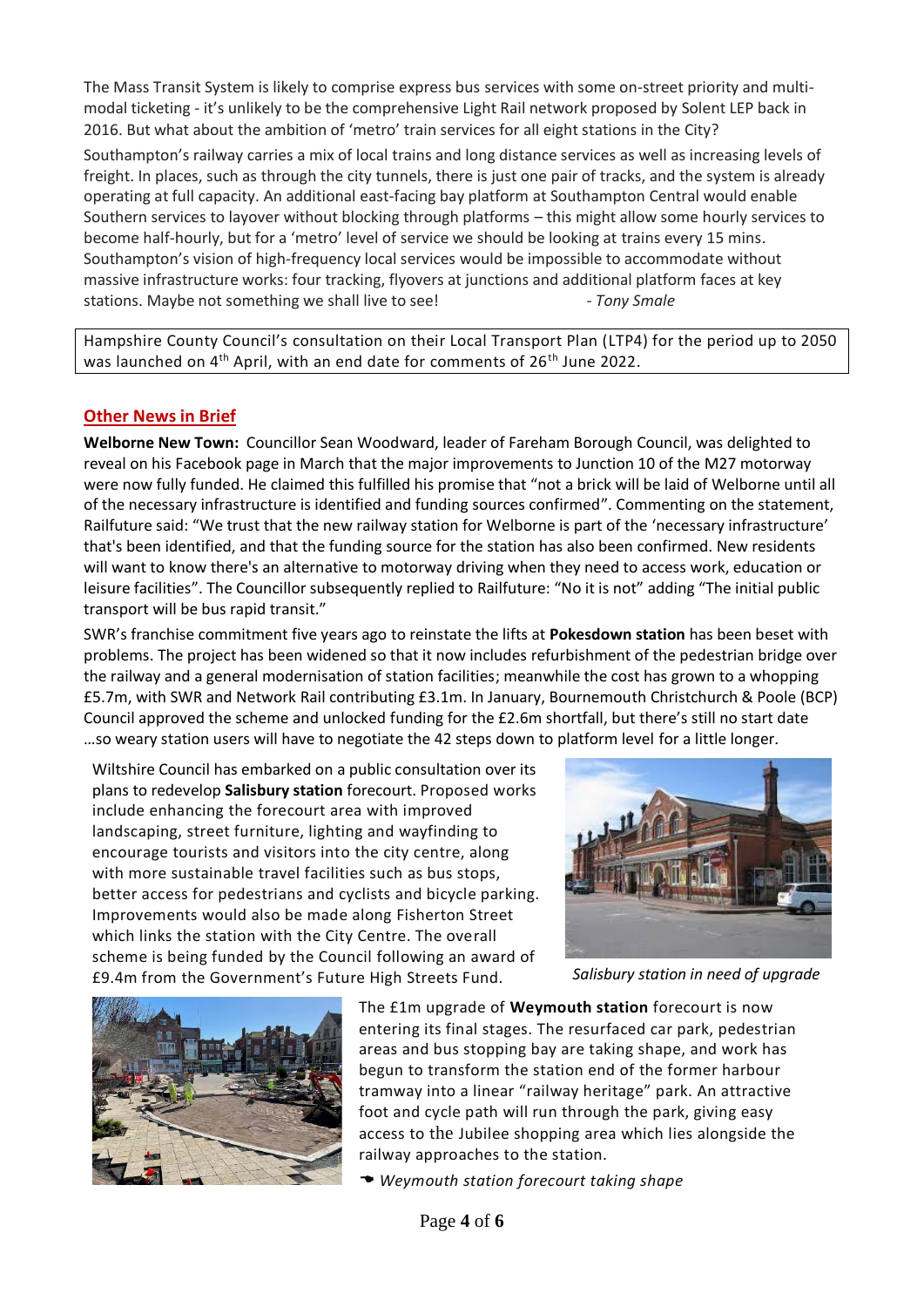Transformation of the forecourt at **Ryde Esplanade** station is scheduled to start very soon and will provide better travel connectivity as well as a much-improved public space. The transport hub will be reorganised to provide more landscaped pedestrian space and an easier route for buses. There will be a new dedicated cycle route and walkway, plus new seating areas. In addition, a boardwalk will be built on the tramway pier by Wightlink.

The scope of the **Waterside Line** reopening has been scaled back so that it's now planned to reintroduce a passenger service half-hourly between Southampton and Hythe only, instead of all the way to a new park and ride station at Hardley (just short of the refinery gates). But at least this shows the design team is forging ahead with the project and that they are keen not to incur cost overruns. Our Branch view is that we need to get a basic service up and running as soon as possible, so that improvements can then follow on the basis of the initial success.

Sadly, Swanage Railway's trial railway service between **Wareham and Swanage** using their heritage diesel unit will not, after all, run in 2022. This is due to financial uncertainties and delays in obtaining an Operator's Licence caused by the Covid pandemic. Also SWR has ruled out any further trips to Corfe Castle using Class 159 diesel units because these journeys were effectively extensions of their Salisbury-Yeovil-Weymouth service which no longer operates.

The Swanage Railway has still had no feedback from the Department for Transport following the submission last year of their long-term proposals for operating a regular passenger service under the Government's *Restoring Your Railways* process.

### *Access for All*

In February, Railfuture's Infrastructure and Networks Group asked branches to submit their top ten candidates for Access for All funding to achieve step-free access to platforms. The Wessex Branch committee put their thinking caps on and came up with a shortlist based on station patronage, but which also took into account local factors and ensured a wide geographical spread. We decided on:

> Dorchester South, Portchester, St Denys, Totton, Branksome, Yeovil Junction, Shawford, Whitchurch, Hedge End and Ryde St John's Road.

Hopefully Pokesdown is now fully funded (see above) and Swanwick will get lifts as part of a much-discussed park & ride scheme. *Are there other stations we should have included? – please let us know what you think.*

# *Robin's Freight Roundup*

Committee member Robin Attwood keeps abreast of freight movements in our area and reports that…

- Hamworthy Goods is still out of use, although there is talk of a possible recommencement of freight traffic.
- Ludgershall MoD base sees very occasional freight traffic; there has been some rationalisation of track at the Andover end of the branch.
- Marchwood sees some traffic, and on the 23<sup>rd</sup> March there was a civil engineer's freight working from Llanwern Exchange GBRF to Marchwood MoD GBRF consisting of a 600 tonne trailing load hauled by Class 66 (66781). This loco later ran light engine to Eastleigh East Yard.
- Southampton Eastern docks still sees regular car exports, mainly from BMW Cowley and Jaguar Halewood, with return workings.
- Southampton Western docks and Millbrook remain busy. Eastleigh Eastern yard also remains busy and there are regular movements to/from Arlington (Eastleigh works). Raxstar continues to scrap rolling stock on the site.
- Finally, the former Micheldever oil sidings are regularly used by civil engineer's trains.